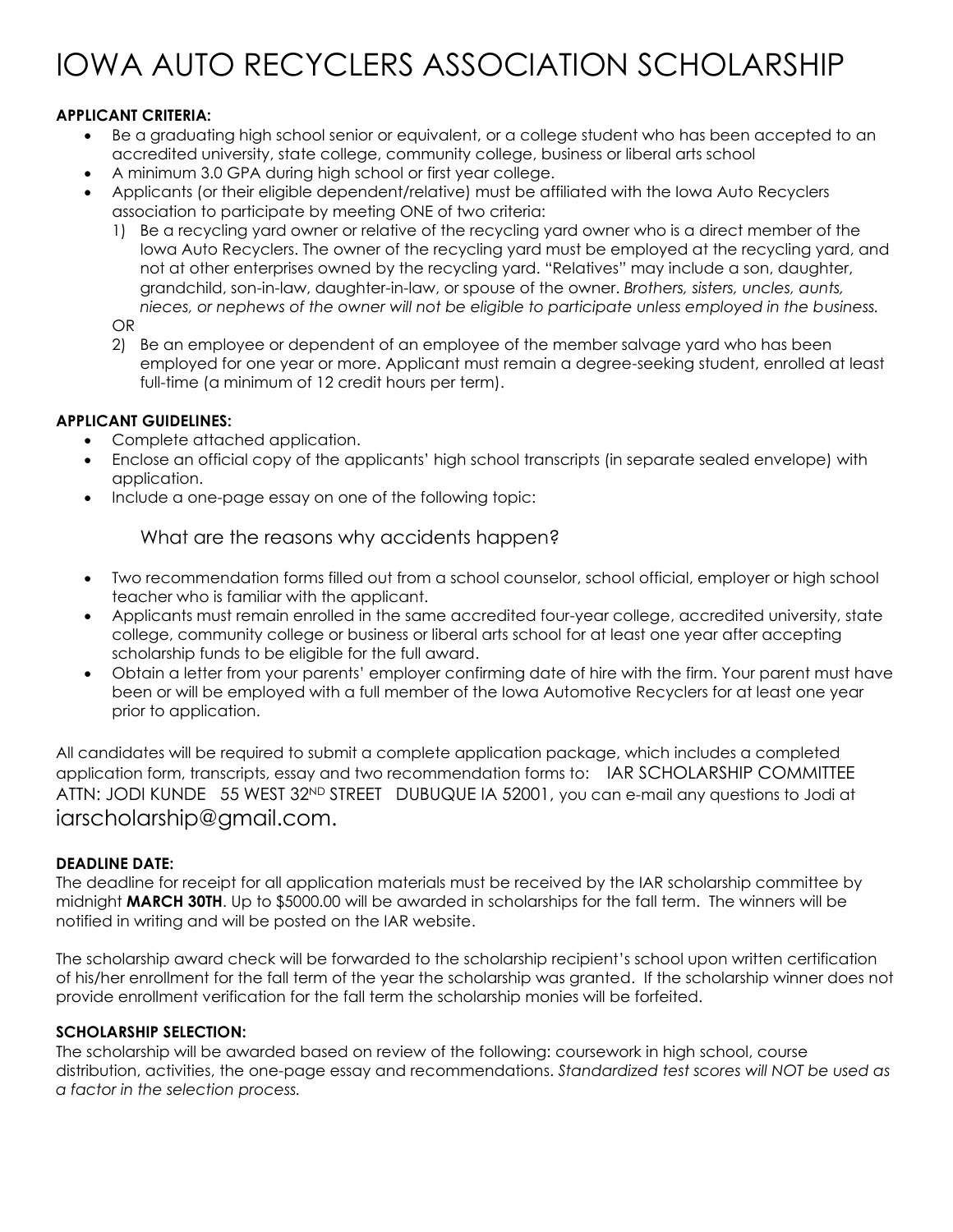# IOWA AUTO REYCLERS SCHOLARSHIP APPLICATION

|                                                                          | $NAME:$ $(First)$ | (Middle)                                                                                                              | (Last) |  |
|--------------------------------------------------------------------------|-------------------|-----------------------------------------------------------------------------------------------------------------------|--------|--|
|                                                                          |                   |                                                                                                                       |        |  |
|                                                                          |                   |                                                                                                                       |        |  |
|                                                                          |                   |                                                                                                                       |        |  |
|                                                                          |                   | (INDICATE HIGH SCHOOL OR OTHER SCHOOL)                                                                                |        |  |
|                                                                          |                   | <u> 1989 - Johann Harry Harry Harry Harry Harry Harry Harry Harry Harry Harry Harry Harry Harry Harry Harry Harry</u> |        |  |
|                                                                          |                   |                                                                                                                       |        |  |
| STATE YOUR FINANCIAL NEED. WHAT PORTION OF EDUCATION FUNDED BY YOURSELF: |                   |                                                                                                                       |        |  |
| <b>SCHOLASTIC INFORMATION:</b>                                           |                   |                                                                                                                       |        |  |
|                                                                          |                   |                                                                                                                       |        |  |
|                                                                          |                   |                                                                                                                       |        |  |
|                                                                          |                   | HONORS AND AWARDS (STATE NATURE AND YEAR OF AWARD OR HONOR): ________                                                 |        |  |
|                                                                          |                   | OFFICES AND POSITIONS OF LEADERSHIP (NAME OF ORGANIZATION & YEAR, EX: BAND 9, 10)                                     |        |  |
|                                                                          |                   | WHAT ARE YOUR SHORT AND LONG-TERM CAREER OBJECTIVES? ___________________________                                      |        |  |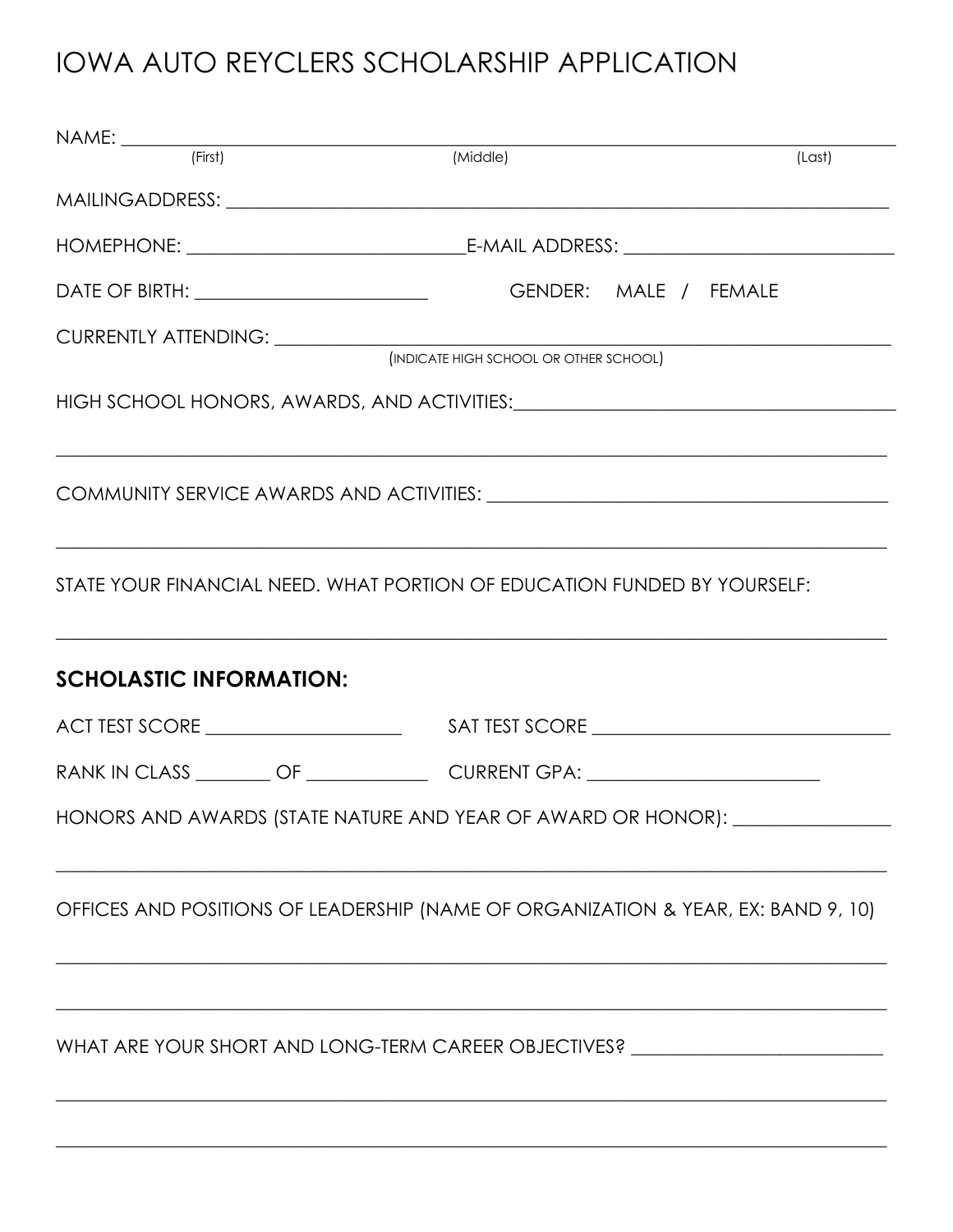|                            | ,我们也不能会有一个人的人,我们也不能会有一个人的人,我们也不能会有一个人的人,我们也不能会有一个人的人,我们也不能会有一个人的人。""我们的人,我们也不能会有一 |
|----------------------------|-----------------------------------------------------------------------------------|
|                            |                                                                                   |
|                            | ANY ADDITIONAL INFORMATION WHICH MAY BE USEFUL TO SCHOLARSHIP COMMITTEE:          |
|                            | ,我们也不能会有什么。""我们的人,我们也不能会有什么?""我们的人,我们也不能会有什么?""我们的人,我们也不能会有什么?""我们的人,我们也不能会有什么?"" |
|                            | ,我们也不能在这里的时候,我们也不能在这里的时候,我们也不能在这里的时候,我们也不能会在这里的时候,我们也不能会在这里的时候,我们也不能会在这里的时候,我们也不能 |
|                            |                                                                                   |
|                            |                                                                                   |
|                            | NAME OF PARENT WHO HAS BEEN EMPLOYED BY A DIRECT MEMBER OF IAR FOR AT LEAST ONE   |
|                            | WHICH DIRECT MEMBER/YARD ARE YOU AFFILIATED? ___________________________________  |
| application.               | NOTE: transcripts, essay, and recommendation forms should accompany scholarship   |
|                            |                                                                                   |
| Answer the essay question: |                                                                                   |

What are the reasons why accidents happen?